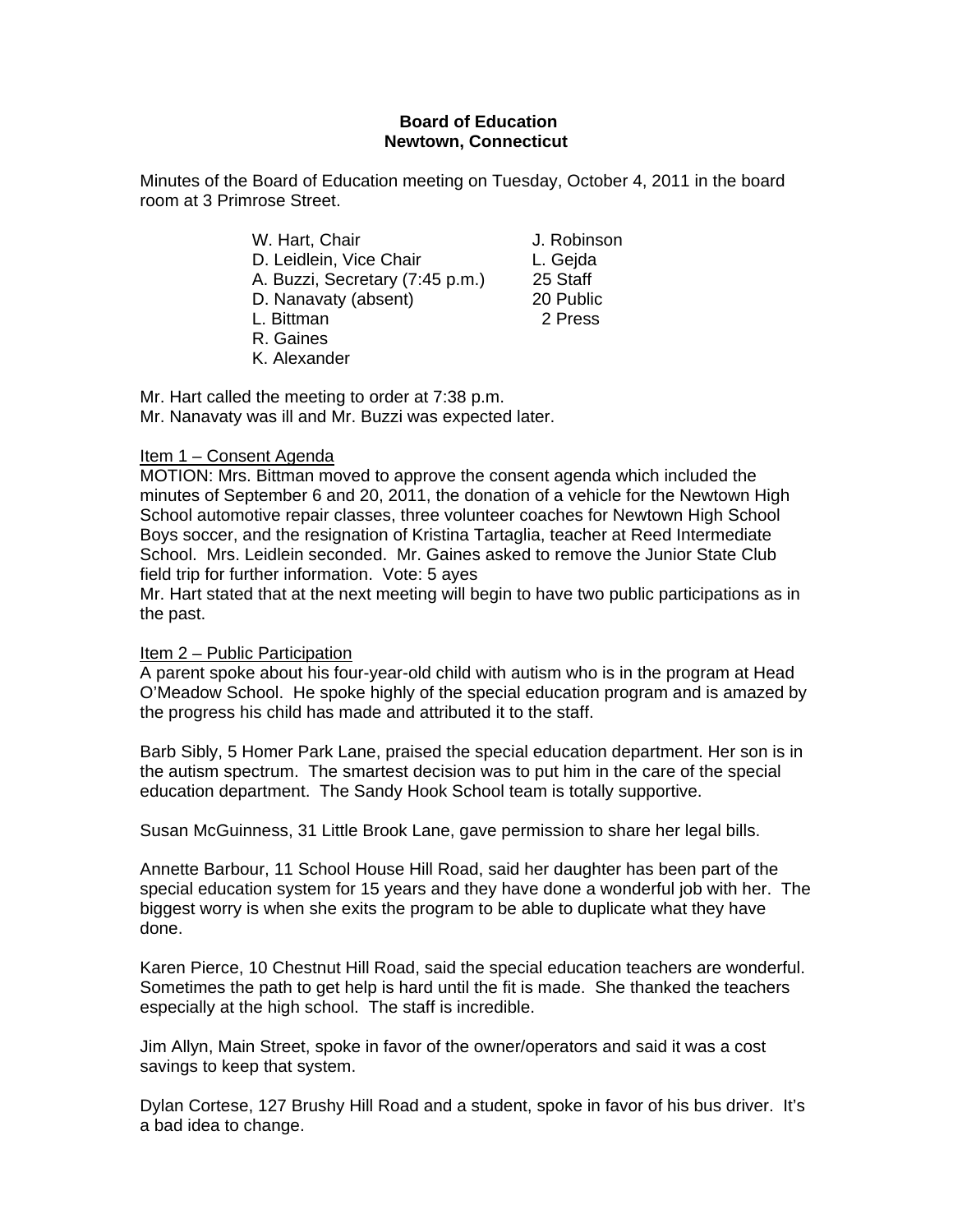Board of Education **-2-** All the setting of Education of Education and the setting of the setting of the setting of the setting of the setting of the setting of the setting of the setting of the setting of the setting of t

Oscar Berendsohn, 34 Appleblossom Lane, read a letter to the Governor which included information regarding the Teachers Retirement Board and their pensions. He also referred to section 1 of the 14<sup>th</sup> Amendment.

Karen Visca, 30 Mile Hill South Rd., thanked the special education team for what they have done for her daughter. The survey on line is to keep the owner/operators.

Bridget Seaman, Hanover Road, asked if the transportation contract was signed. Mr. Hart said the bid was awarded but the contract was on the agenda to be signed tonight.

Ms. Seaman said the Board is going against the town's wishes and wants to see an audit of the entire bid process. Only one member needs to change their vote. All Star came in low balling the bid.

Mr. Hart stated the vote was 5 to 1. No one can change their vote.

Jay Burton, Buttonshop Road, was happy with the way the special education system works. In the last three years the budget rose about 10% while the enrollment dropped. There has been reckless spending. He spoke in favor of the owner/operators and the Board should reconsider their vote.

Jodie Enriquez, Hanover Road, asked the liability if we sign a contract and then have to break it.

#### Item 3 – Reports

Special Education Report:

Dr. Regan acknowledged the number of special education staff at the meeting. He was hired July 1, 2003 and the Board of Education directed him to reduce the number of outof- district placements. His goals were to provide appropriate instruction for students at risk and refine the diagnostic assessment practices to identify students with disabilities. He presented statistics on test results. This year his staff includes 37 fulltime teachers for 431 students, 72.6 EAs in special education, 17.59 educational trainers who are behavior therapists, 3.4 occupational therapists, 1.6 physical therapists, 10 speech & language pathologists, 2 fulltime social workers, 8 school psychologists, and 2 fulltime behavior analysts on our staff. We held 1,243 PPTs in the 2010-11 school year. In summary he stated his department has achieved positive educational outcomes for students, expanded services, increased staffing, and are on the forefront of Best practices.

Mrs. Leidlein asked for a copy of the presentation and what Reed was doing about not meeting AYP in reading.

Dr. Regan said they met as a team at Reed and sorted out which students needed what type of help. The staff is working on it now.

Mrs. Leidlein asked for a progress report. Dr. Regan said there would be one from him or Dr. Epple as principal. The staff is stepping up. The targets for the CMTs have risen so we have challenges ahead.

Mr. Gaines asked what the challenges were.

Dr. Regan said our biggest challenge is the rising targets for AYP. He would like to see 100% of our special education students meet goal.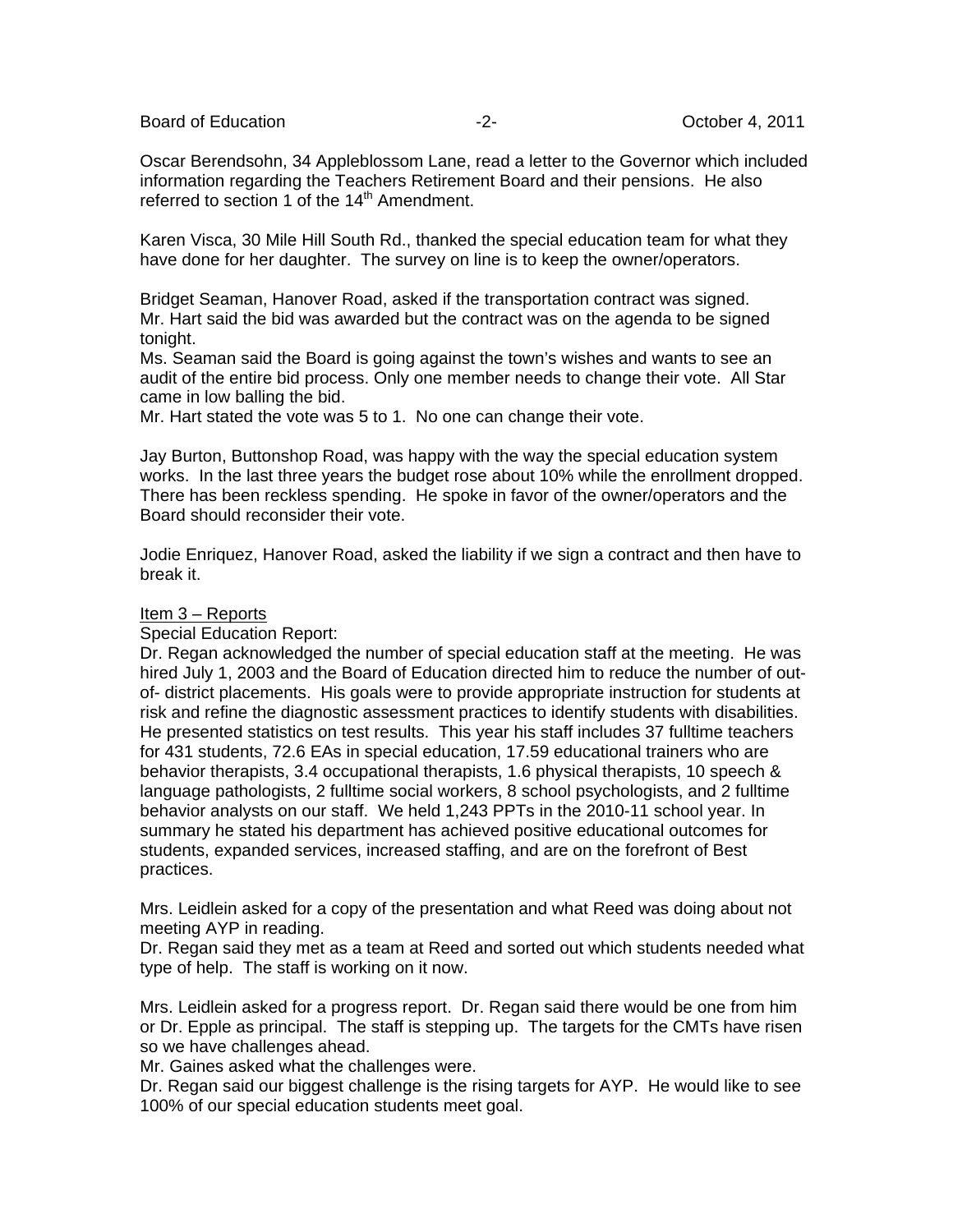Board of Education **-3-** Alternative Community Corporation of Education and Table 1, 2011

Mr. Buzzi spoke about what the teachers deal with each day and how well Dr. Regan and his staff have handled these issues. We hired Dr. Regan to deliver a program in a cost effective manner. We have a stellar program in this district.

Mrs. Leidlein said we've heard from parents and teachers about difficulties with the system. Is anything being done to make it more user-friendly? Dr. Regan said special education can be emotionally charged. The Board has a subcommittee to work on some of those issues. Dr. Robinson is putting together a task force to look at special education. Feedback is very important.

Mrs. Leidlein asked if he set any personal goals.

Dr. Regan said his goals are to assist Dr. Robinson with the task force and subcommittee. He wants to know of any issues as soon as they arise and he has encouraged parents to call him.

Mr. Hart said regarding AYP at Reed and the middle school students should be monitored more in the younger grades.

Dr. Regan stated we start with third grade when the CMTs begin.

Mr. Hart said we should augment their results with ours and also have outside evaluations.

Dr. Regan said outside evaluations are used when we need outside expertise and are usually part of the PPT.

### Summer School Report:

Elissa Gellis, Director of Adult Education, spoke about the summer program. There were 480 students enrolled with a decrease of approximately 100 from last year. Mrs. Bittman would like to see Accelerated Reader offered in the summer for students to access while on vacation. Mrs. Gellis will get more information.

### Item 4 – Old Business

### Substance Abuse Survey:

Judy Blanchard spoke about results of the student survey. Newtown Prevention Council will analyze the results. The focus now is on the middle school. 55% of middle school students find alcohol education in school an effective deterrent. Home tends to be the main source of alcohol. We also surveyed parents. They are underestimating their children's use. There is also a strong correlation between parent and student use.

Mrs. Bittman asked if at Reed we discussed what negative things alcohol could do to the body. Mrs. Blanchard said it was discussed at the middle school level. Mrs. Bittman suggested having it at Reed also.

Mrs. Leidlein asked what we are not doing that we could to decrease the statistics. Mrs. Blanchard said we have not engaged families as much as we need to in understanding the consequences for underage drinking and prescription drug use.

Dr. Gejda recognized Mrs. Blanchard's work with this survey. She is also co-chair with Chief Mike Kehoe on the Prevention Council. This survey has allowed us to reclaim a grant to the district and community to fund a number of programs.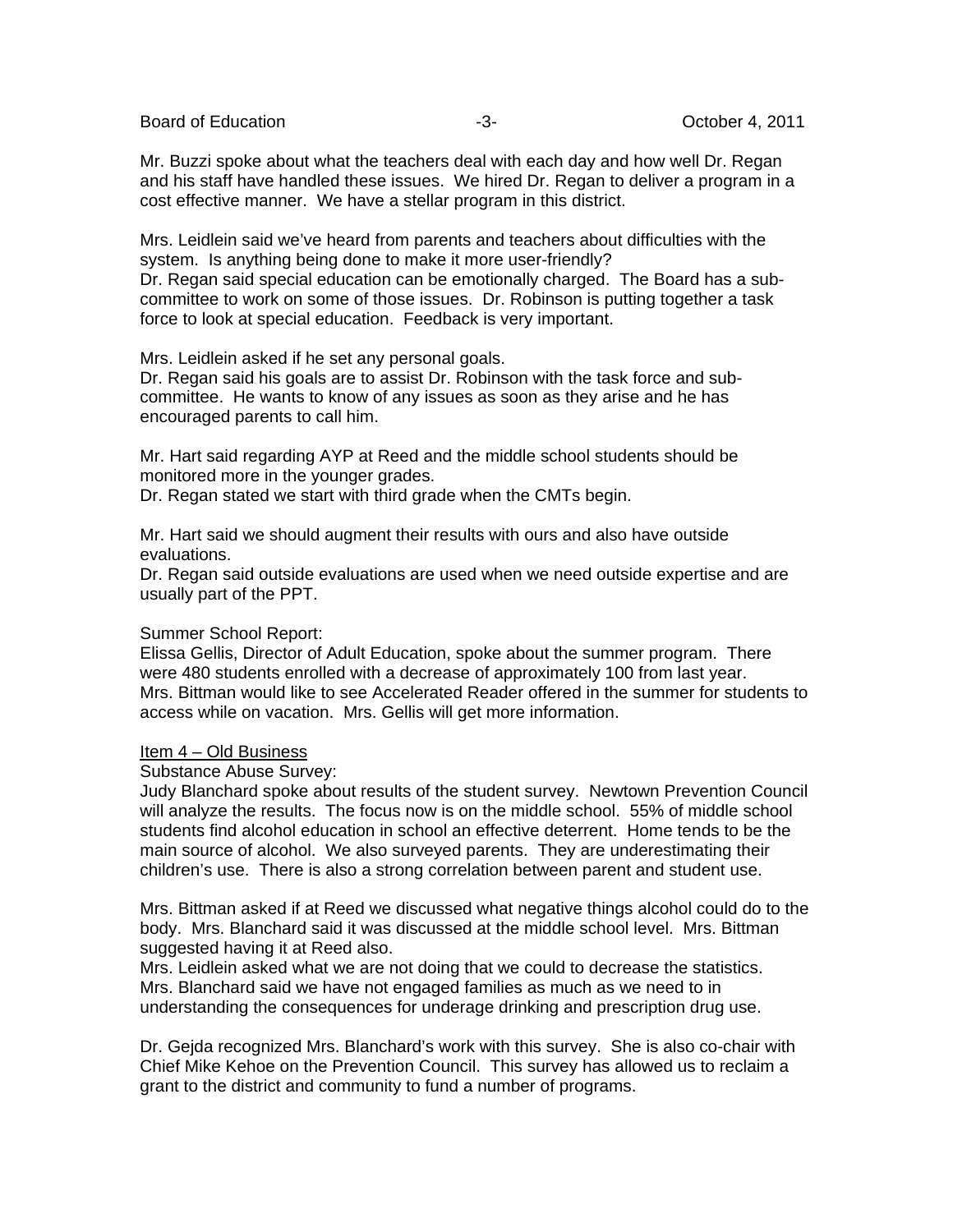Board of Education  $\overline{4}$ -  $\overline{4}$ -  $\overline{4}$  October 4, 2011

Mr. Hart said it would be good to look at the effect of post-high school graduates on siblings and the family.

Mrs. Blanchard stated we haven't looked there specifically but there has been a concern on those in their 20s regarding the harder drugs.

# Item 5 – New Business

Approve Nature's Classroom Field Trip for Newtown Middle School:

Kristin Coughlin, Brianne Panzarella, and Kathleen Dye, middle school teachers, spoke about the proposed field trip to Nature's Classroom in Wakefield, Rhode Island May 21 to May 23, 2011. There will be 89 students and 10 chaperones. The families are paying for the trip.

Mrs. Leidlein asked what happens if parents are unable to pay.

Mrs. Boettner said we have a fund available to help. We polled our parents and 90% were in favor of the trip.

Dr. Robinson spoke in favor of this trip also. Her children benefited from going there in  $7<sup>th</sup>$  grade. It's a good learning experience.

Mrs. Bittman suggested having an option on the form if a parent would want to pay for another student.

Dr. Gejda said a previous district she was in had students attend. She was very impressed with the staff. Our own educators received feedback from them. It's very well run.

Mr. Gaines asked for feedback before we approve this for future years.

MOTION: Mrs. Bittman moved that the Board of Education approve the field trip to Nature's Classroom for Newtown Middle School  $7<sup>th</sup>$  grade students in cluster purple. Mr. Buzzi seconded. Vote: 6 ayes

# Item 1 – Reports

Mr. Buzzi asked to include in the September 6, 2011 minutes the contents of the document he read at the meeting to which all agreed.

Correspondence:

Mr. Buzzi said correspondence received were two from Susan McGuinness Getzinger and one from Lauren Miller.

Chair report:

Mr. Hart received a letter from John Kortze this afternoon. There are two short information sessions after the new Board members begin. At 6:30 p.m. prior to the start of the December 20 meeting Nick Caruso and Kelly Moyer from CABE will speak about FERPA and Board member roles in hearings. At 6:30 p.m. on January 10 Tom Hennick of the Freedom of Information Commission will speak on FOI. Superintendent's Report:

Dr. Robinson said the last two years there have been CAPSS meetings on the transformation of education into a system designed to ensure that all students achieve at high levels and what will happen in Connecticut to move education forward. CAPSS believes the entire system of learning should be accountable for eliminating the achievement gap and raising achievement levels of all students.

Professional learning communities starts this Friday. The Board will be kept posted with a mid-year and end-of-year report.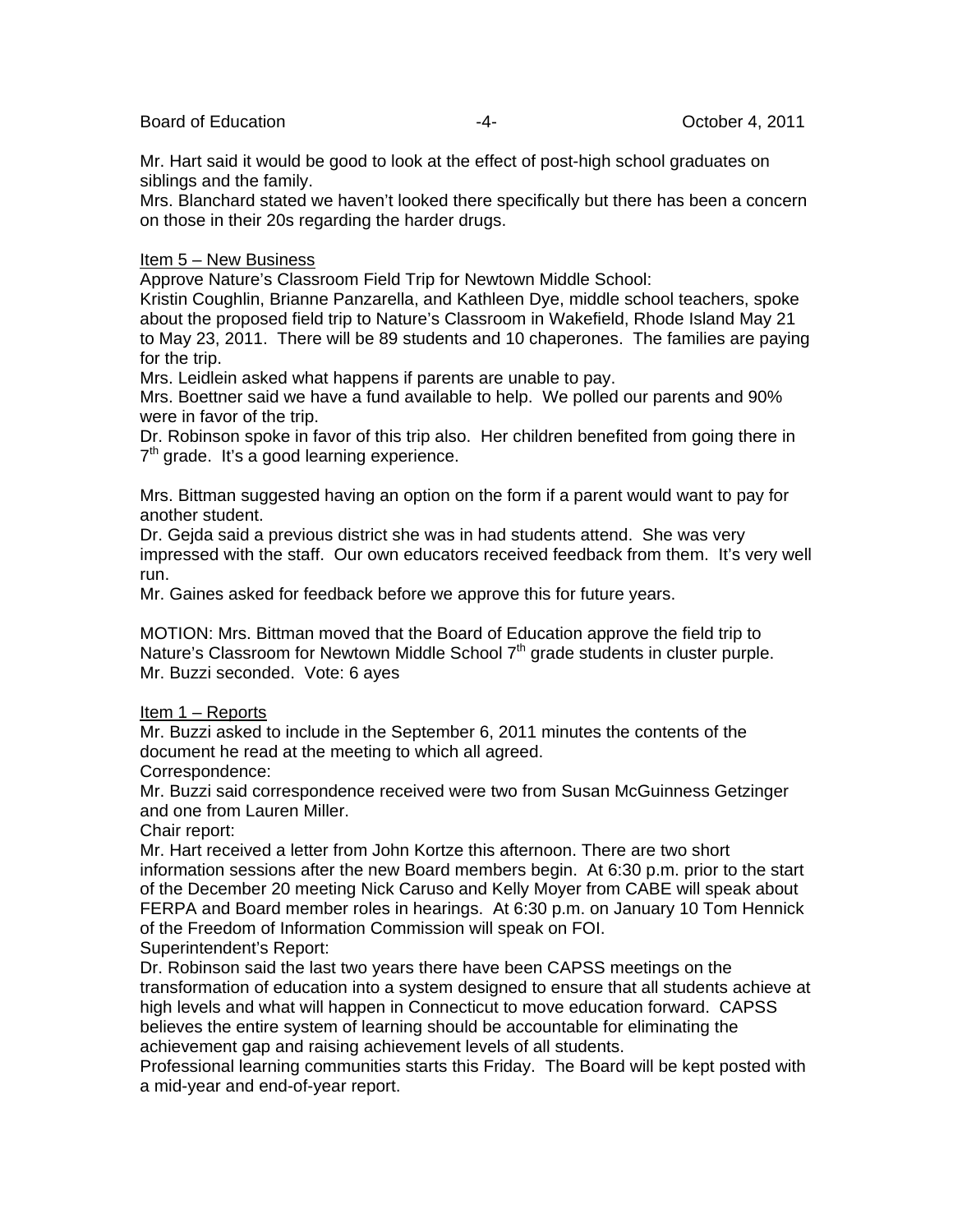Board of Education **-5-** All the setting of Education of Education and the setting of the setting of the setting of the setting of the setting of the setting of the setting of the setting of the setting of the setting of t

School rounds will be conducted this year and the schools will also be doing rounds internally. The Connecticut Center for School Change visited Newtown High School in 2008. Dr. Robinson selected Sandy Hook School for a visitation from them on December 7.

Dr. Robinson provided the breakdown on the reduction of EA hours and the number of special education EAs.

Mrs. Leidlein asked what the original hours were at each school and how have those gaps have been filled. She is concerned about instructional gaps.

Mrs. Bittman said Dr. Robinson mentioned a long-term goal was to not replace them but how we taught differentiation to our teaching staff.

Dr. Robinson said the gaps have a greater impact on the schools with the higher class sizes. We laid off 59 positions in the last 3 years. The expectations on teachers today are much greater.

Dr. Robinson spoke about the global music curriculum and Chinese music for  $5<sup>th</sup>$  and 6th grade with each  $6<sup>th</sup>$  grader taking the class focusing on Chinese music during the year. Mrs. Leidlein asked if there was any thought to a foreign language rotation. Dr. Robinson said that was the first choice but there is no money for that.

Mrs. Leidlein said we wouldn't need a full time teacher if it filled the rotation spot and started with  $6<sup>th</sup>$  grade.

Mrs. Bittman said she would like input from a foreign language teacher regarding offering it to  $6<sup>th</sup>$  grade students.

Mr. Alexander said if we offered both French and Spanish it would help them decide which they preferred.

Dr. Robinson provided a list of legal bills. We normally wouldn't discuss these because they lead to the identity of the students which would be a violation of FERPA. However, she received an email from the parent giving permission for full disclosure of all bills.

Mr. Buzzi asked if there was a signature. Dr. Robinson stated our attorney said that it was okay and there was a scanned signature.

Dr. Robinson said these legal fees were in reaction to various complaints by Mrs. Getzinger to which we had to respond. The transportation hearing and 504 hearing were held and went through the process in the district and state level. At every level her petitions were dismissed. She was seeking a change in the bus stop. The final issue was a complaint to the bar association regarding the attorney and one of the hearing officers which has also been dismissed. These costs were incurred because of taking it to the various levels.

Mr. Hart said this doesn't include the staff time involved along with the hearing officer. Dr. Robinson said there have been enormous amount of FOI requests.

Mrs. Leidlein said at \$42,000 it is an unfortunate use of taxpayer money. Can we find a resolution to this case so this can end?